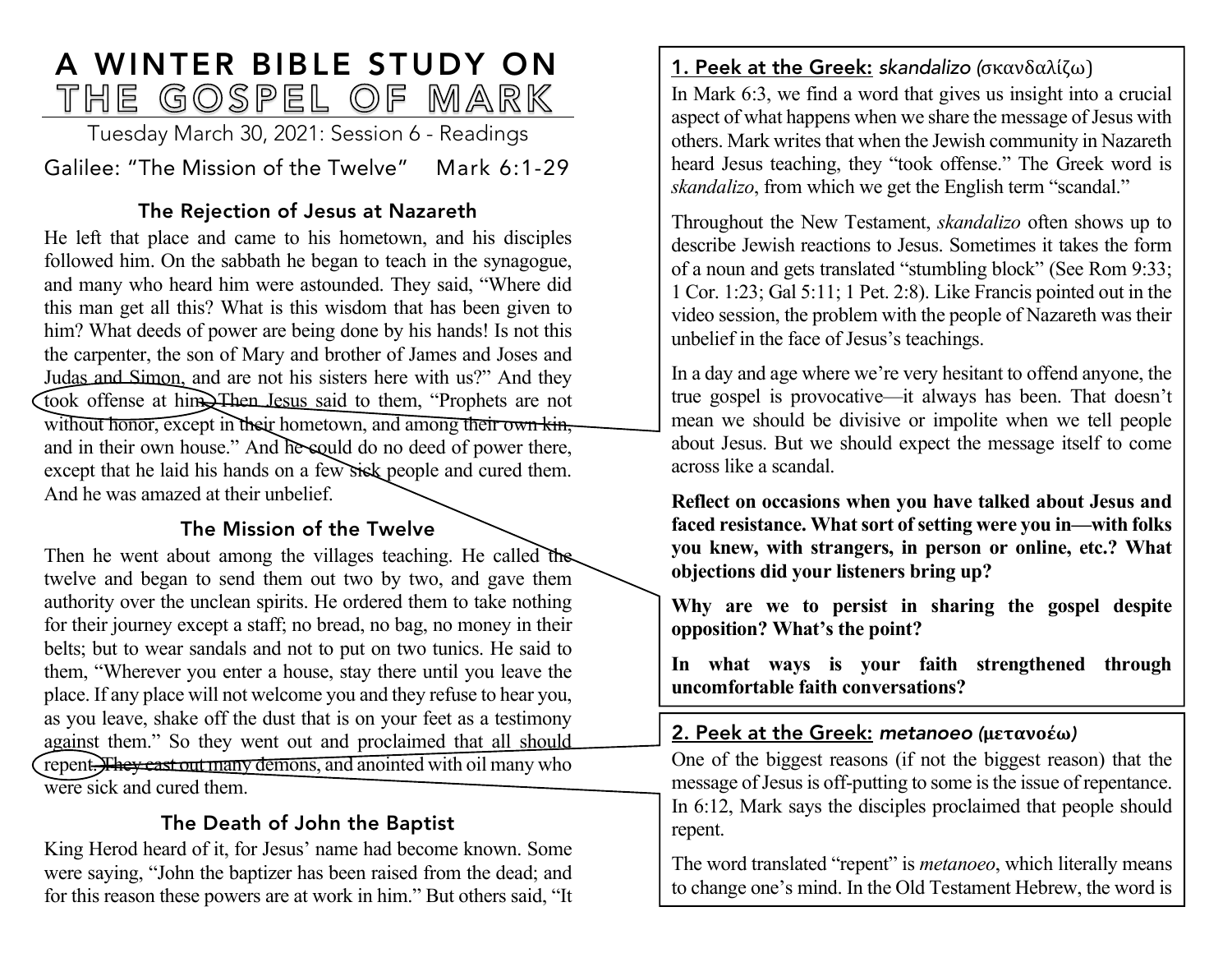#### 2. Peek at the Greek: *metanoeo* (Continued)

shub, which means to physically turn around or turn back. If we take both together, repentance involves both our mind and our behavior. It involves turning our backs on all that is ungodly and turning to face what is pleasing to God— both literally in how we behave but also in how we think.

Mark makes repentance the hallmark requirement for salvation. No one can be saved without acknowledging their sin and clinging to Jesus.

What do we do with this information? The reason the gospel is so provocative is precisely because it demands change. Think about it—people might to turn to God when it would mean a change from bad circumstances. But if life's good, why change at all?

Even for us who already accept the message, change is hard. Repentance is still hard.

**Think about your own relationship with Jesus. How has it changed your mind about various beliefs? Certain behaviors?**

**In what ways has your faith in Christ changed your goals and hopes for the future?**

is Elijah." And others said, "It is a prophet, like one of the prophets of old." But when Herod heard of it, he said, "John, whom I beheaded, has been raised."

For Herod himself had sent men who arrested John, bound him, and put him in prison on account of Herodias, his brother Philip's wife, because Herod had married her. For John had been telling Herod, "It is not lawful for you to have your brother's wife." And Herodias had a grudge against him, and wanted to kill him. But she could not, for Herod feared John, knowing that he was a righteous and holy man, and he protected him. When he heard him, he was greatly perplexed; and yet he liked to listen to him. But an opportunity came when Herod on his birthday gave a banquet for his courtiers and officers

and for the leaders of Galilee. When his daughter Herodias came in and danced, she pleased Herod and his guests; and the king said to the girl, "Ask me for whatever you wish, and I will give it." And he solemnly swore to her, "Whatever you ask me, I will give you, even half of my kingdom." She went out and said to her mother, "What should I ask for?" She replied, "The head of John the baptizer." Immediately she rushed back to the king and requested, "I want you to give me at once the head of John the Baptist on a platter." The king was deeply grieved; yet out of regard for his oaths and for the guests, he did not want to refuse her. Immediately the king sent a soldier of the guard with orders to bring John's head. He went and beheaded him in the prison, brought his head on a platter, and gave it to the girl. Then the girl gave it to her mother. When his disciples heard about it, they came and took his body, and laid it in a tomb.*"*

#### 3. Background: Which Herod is which?

King Herod plays a part in several New Testament narratives. But we must be careful to know which Herod the authors are referring to.

**Herod the Great:** Herod the Great ruled Judea during the time of Jesus's birth. His reign lasted from 37 BC to 4 BC; he was the king whom the magi met, and who had the boys of Bethlehem murdered in his search for the baby Jesus. **Imagine having that sort of father. How might his sons have related to Herod the Great?**

Herod the Great had numerous wives and children. After his death, his kingdom was divided among three of his sons, the northern portion of Galilee going to his son Herod Antipas. Antipas is the Herod we meet in Mark 6.

Antipas: Years before, Antipas had fallen for Herodias, who was both his niece (the daughter of his late half-brother Aristobulous,) and his sister-in-law—wife of another half-brother, identified in Mark 6 as Philip. Herodias thus had married her half-uncle and, with Antipas, married another one. The Herodian family was complex, to say the least. When John the Baptist began his ministry, Antipas and Herodias lived together openly as husband and wife. As Mark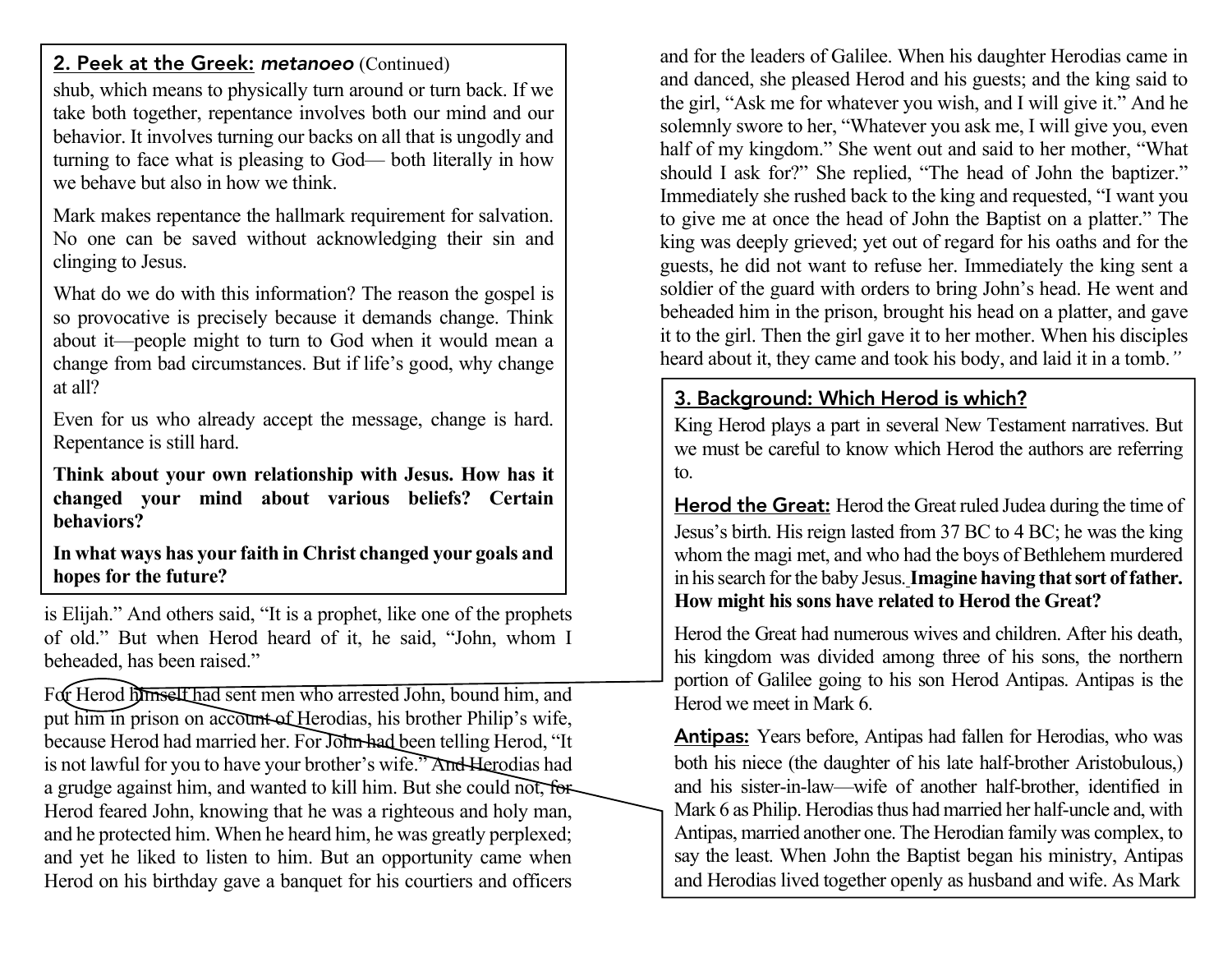### 3. Background: Which Herod is which? (Continued)

6 flashes back, we discover that John had rebuked Antipas for marrying her, as such a marriage went against the Law of Moses. In retaliation, Antipas imprisoned him but occasionally brought him out to hear his teaching. "Herod feared John, knowing that he was a righteous and holy man, and he kept him safe. When he heard him, he was greatly perplexed, and yet he heard him gladly" (6:20).

Herodias felt no such respect. She "had a grudge against him and wanted to put him to death" (6:19). When her daughter danced before Herod at his birthday banquet (6:21–25), Antipas was so pleased that he offered to give her anything she desired. Her request— at her mother's prompting—was John's head on a platter. Antipas reluctantly granted her request (Mark 6:27–28; Matt 14:9–11). In this story we find a lesson about pride and humility: the high-ranking Herodias was unwilling to accept censure from a wilderness preacher. **How well do you accept rebuke for sinful behavior?**

We also see the results of unwise, spontaneous promises: Antipas did not consider the potential consequences of his promise to give her "anything." **Have you ever spoken before you thought it through completely? Were you able to make things right?**

# Crucifixion of Jesus

Later, Jesus appeared before Antipas as part of the trumped-up trial before his crucifixion (Luke 23:6–12). When Pilate questioned him, he learned that Jesus was Galilean and sent him to Antipas (Luke 23:2–5). Initially, Antipas was glad to see Jesus and hoped that he might perform a miracle (Luke 23:8; 9:9). But having questioned him with no response, Antipas sent him back to Pilate, concluding that he was innocent (Luke 23:10–11; 23:12, 15).

# A third Herod: Agrippa

Whereas Herodias was the daughter of Aristobulus (son of Herod the Great), Herod Agrippa was her brother. He deposed Antipas, his uncle, in 39 AD, to become ruler of a large portion of Judea, Galilee, and surrounding territories. He persecuted Christians, ordering the execution of the apostle James (Acts 12:1–3), and the

imprison meter (Acts 12:3–19), after  $\alpha$  the apostle Peter (Acts 12:3–19), after which  $\alpha$ 

#### 3. Background: Which Herod is which? (Continued)

imprisonment of the apostle Peter (Acts 12:3–19), after which Agrippa died directly as a judgment of God.

The contrast between the Herodian family and that of Jesus and John is stark. One dysfunctional family hungry for glory, the other—cousins—hungry for the glory of God. Every royal political machination was motivated by a self-centered pursuit of selfaggrandizement. John the Baptist and Jesus preached the Word of God, repentance, and holiness. We may not be royals, but often we often seek fame and glory. **Have accolades and praise filled you up emotionally? Made you think better of yourself? Or have they exposed an emptiness in your life? How?**

**How can the contrast between the Herods and John and Jesus help you reflect on your own motivations? How can you move from seeking your own glory to seeking God's instead?**

# BACKGROUND ON

THE GOSPEL OF MARK

# Jesus Rejected, Sends the 12, John Beheaded: Turning the Tables: Commentary on Mark 6:1-29

By: Micah D. Kiel: Working Preacher.

Turning the Tables: The stories leading up to the beginning of chapter 6 have generally been taking place in Galilee, but in 6:1 Jesus specifically goes home. Things do not go well. His teaching in the Synagogue produces amazement, but also questions as to the origin of Jesus' insight. This is not the first time that an encounter with Jesus results in the question: *"Who is this?"* There has been a nice reversal, however, from Jesus' first encounter at home in 3:19b-35. In his first episode while at home, no one questions Jesus' identity, only his sanity. Jesus, however, reconstitutes his family: "*Who are my mother and my brothers? Here are my mother and my brothers! Whoever does the will of God is my brother and sister and mother"* (3:33-35 NRSV). Almost as if to mock Jesus for his question in ch. 3, in ch. 6 Jesus' family